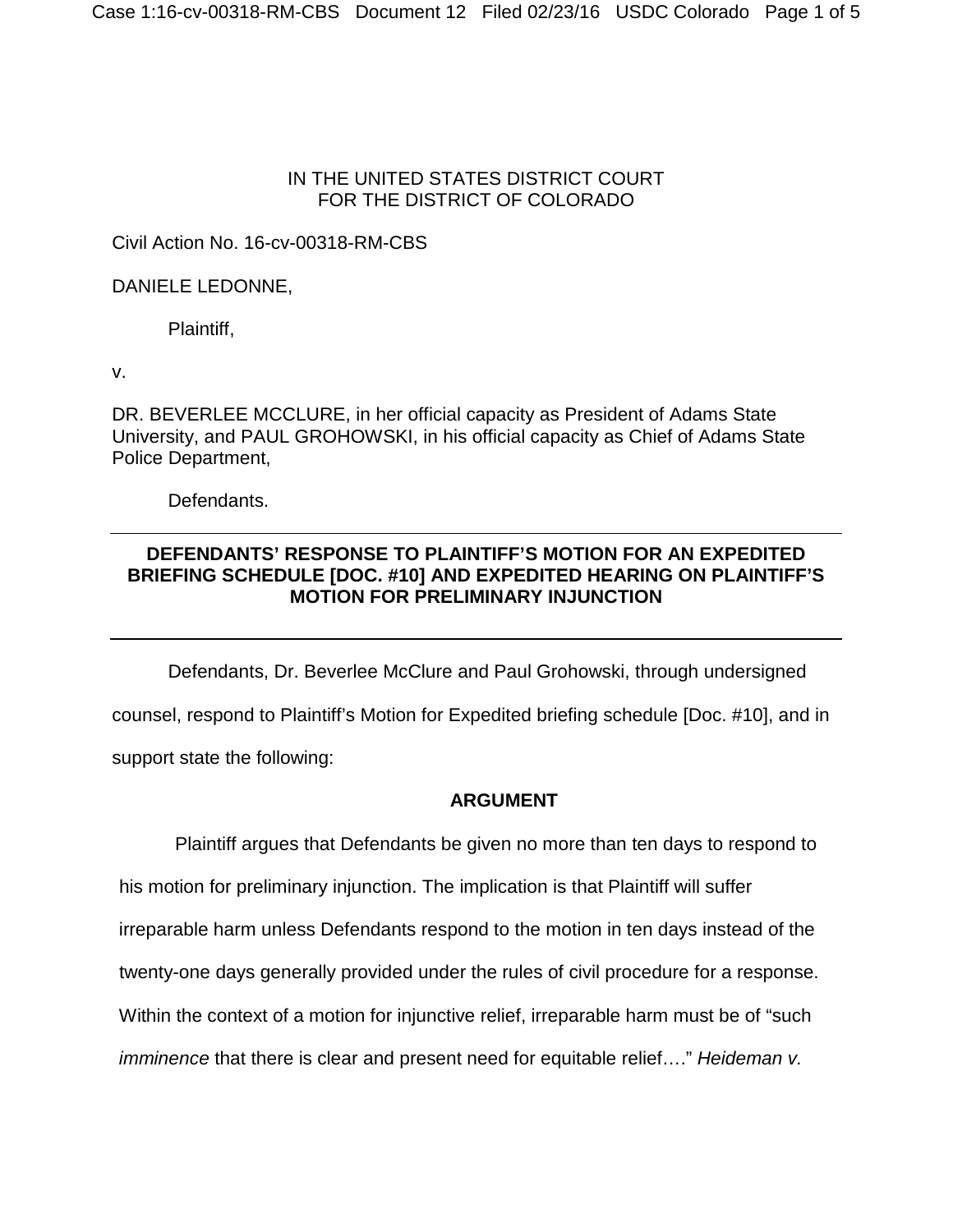South Salt Lake, 348 F.3d 1182, 1189 (10<sup>th</sup> Cir. 2003 (emphasis in original) (brackets, citations and internal quotation marks omitted).

Here, though the no trespass order was delivered to Plaintiff on October 14, 2015 [*Complaint,* Doc. #1 at ¶ 1], he did not move for a preliminary junction until February 10, 2016. A delay in filing a motion for injunctive relief may be taken as an indication that the harm would not be serious enough to justify a preliminary injunction. *Utah Gospel Mission v. Salt Lake City Corporation,* 316 F.Supp. 2d, 1201, 1221 (D.Utah 2004). Accordingly, the almost four month delay in filing the motion for preliminary injunction undercuts Plaintiff's argument for an expedited briefing schedule. Saying it another way, if Plaintiff found it sufficient to wait approximately four months before filing his preliminary injunction motion, then it seems reasonable for Defendants to have twenty-one days after service to respond to it.

Nor does Plaintiff's motion otherwise support the need for an expedited briefing schedule. Plaintiff alleges that the no trespass order is threatening his livelihood, but fails to provide any specific examples. [*Motion,* Doc. #10 at 2]. Plaintiff was not employed by Adams State University, nor was he enrolled in classes at the time the no trespass order issued. The allegations in Plaintiff's Complaint reflect that after the no trespass order was issued, the University still allowed Plaintiff to come onto the campus to meet contractual obligations he had to film "The Nutcracker Ballet" and to film an art gallery opening. [*Complaint,* Doc. #1 at ¶ 69; ¶ 70]. These allegations and

2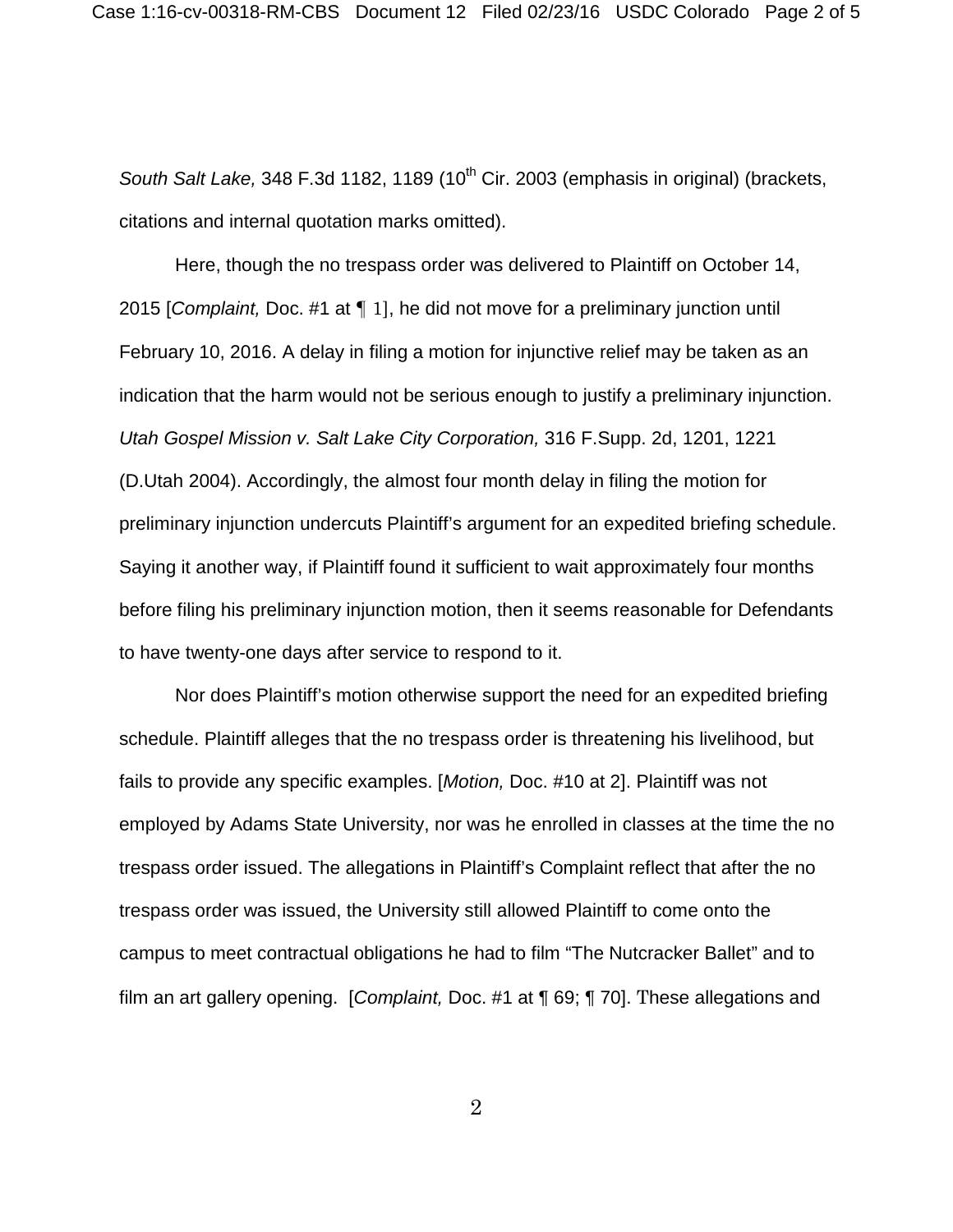the lack of specificity as to how Plaintiff's livelihood is being threatened merit against an expedited briefing schedule.

Plaintiff's allegation that he is being denied educational, intellectual, and cultural programs on campus suffers from a similar lack of specificity. [*Motion,* Doc. 10 at 3]. In his motion for preliminary injunction, the only specific item that Plaintiff alleged requiring immediate action by the Court was a trip to Peru that is scheduled for this summer. [*Complaint,* Doc. #1 at ¶ 51; *Motion a Preliminary Injunction,* Doc. #10 at ¶ 28]. Based on reason and belief, the trip was open to both University members and the community at large and Plaintiff had previously paid for the trip. On February  $18<sup>th</sup>$ , defense counsel informed Plaintiff's counsel that Plaintiff would be able to go on the trip. The resolution of this issue is another reason that an expedited briefing schedule is unnecessary.

Moreover, Defendants need twenty-one days to intelligently respond to Plaintiff's motion. The Complaint and Motion for Preliminary Injunction were filed February 10<sup>th</sup>. Defense counsel first learned of this case on February 11<sup>th</sup>. The complexity of the factual scenario presented in this case is demonstrated by the fact that the Complaint consists of 112 paragraphs spanning several different events and involving several individuals besides the Defendants. Defense counsel was unable to confer with Defendants about Plaintiff's allegations until the week of February 15<sup>th</sup>. On February 18<sup>th</sup> Defendants agreed to waive service of the Complaint. However, in an effort to move the case forward as quickly as reasonably possible, Defendants agreed to only

3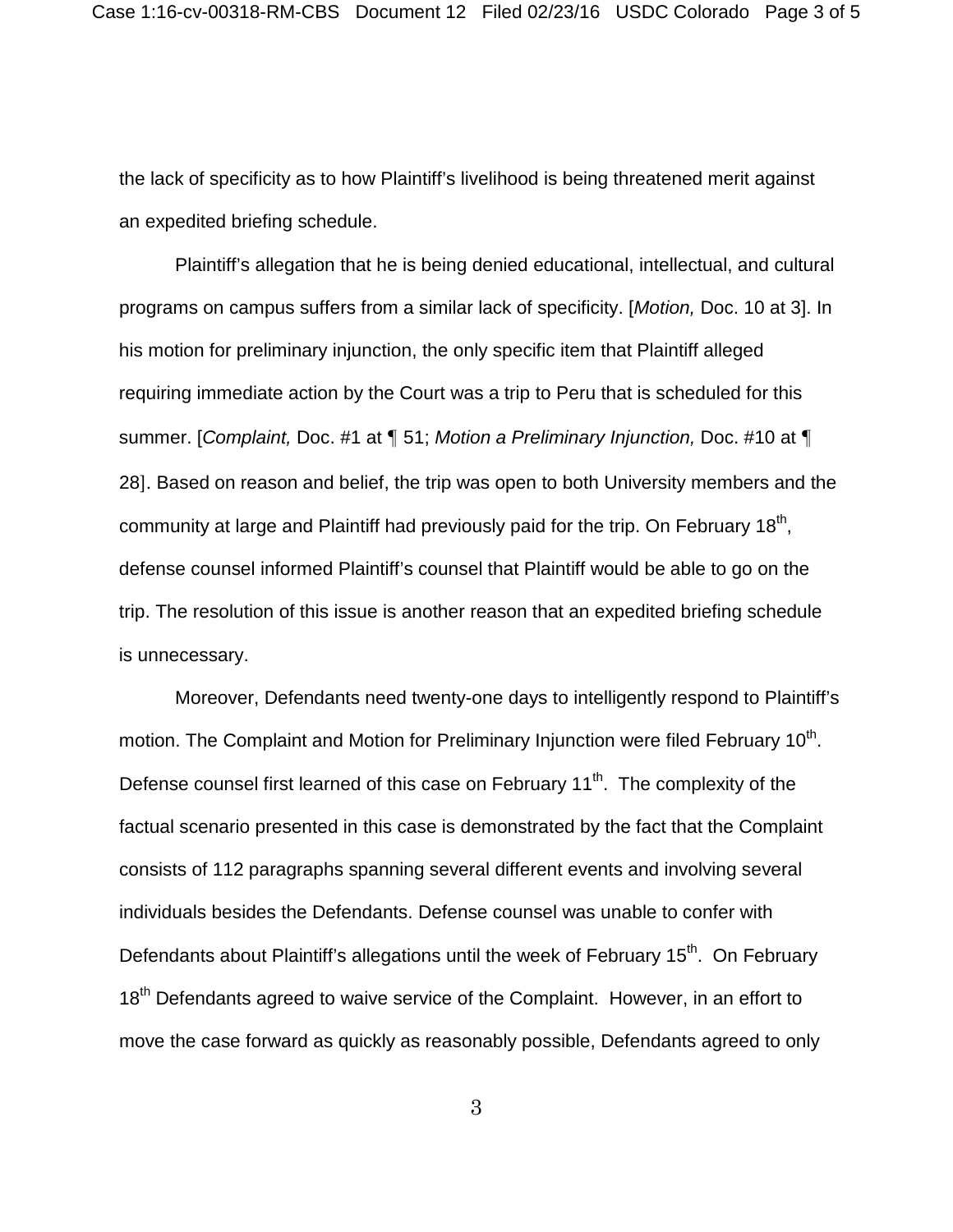take twenty-one 21 days to answer the Complaint instead of the sixty days that they would have otherwise been provided. Therefore, Defendants are not attempting to unnecessarily delay proceedings. That said, Defendants cannot reasonably respond to Plaintiff's motion within ten days.

#### **CONCLUSION**

For the reasons stated herein, Plaintiff's motion requesting that Defendants

respond to his Motion for Preliminary Injunction within ten days should be denied.

#### CYNTHIA H.COFFMAN

Attorney General

*s/Patrick L. Sayas*

KATHTLEEN SPALDING\* PATRICK L. SAYAS\* Senior Assistants Attorney General Tort Litigation Civil Litigation and Employment Law Section Attorneys for Defendants

1300 Broadway, 10<sup>th</sup> Floor Denver, Colorado 80203 Telephone: 720-508-6633 720-508-6634 FAX: 720-508-6032 E-Mail: [pat.sayas@coag.gov](mailto:pat.sayas@coag.gov) Kit.spalding@coag.gov \*Counsel of Record